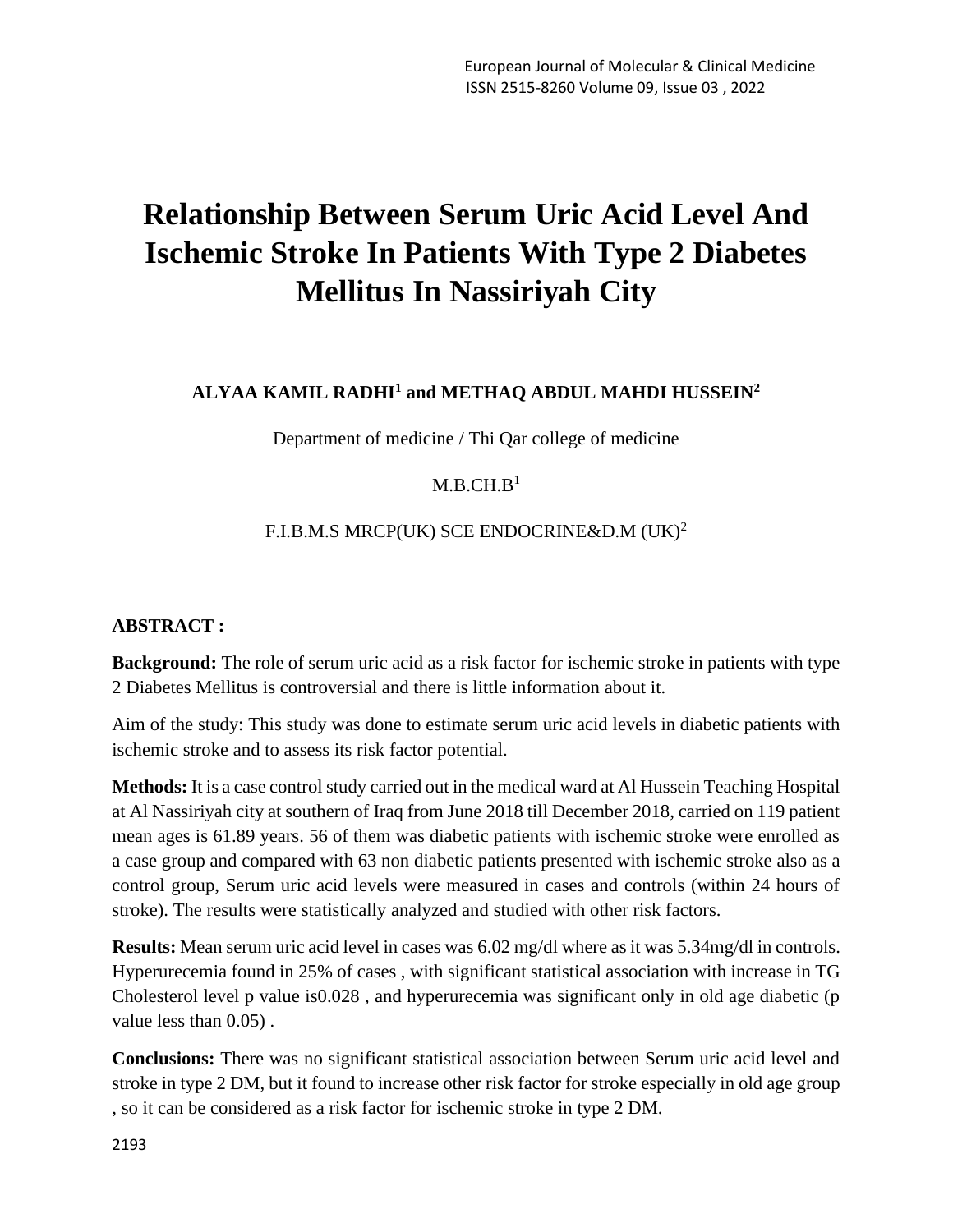#### **Keywords:** URIC ACID, ISCHEMIC STROKE, Diabetes Mellitus.

#### **Introduction :**

Stroke, or cerebrovascular accident, is defined as an abrupt onset of a neurologic deficit that is caused by a focal vascular cause, thus the definition of stroke is clinical and laboratory studies including brain imaging to support the diagnosis. It is considered the second cause of death worldwide, with 6.2 million dying from stroke in 2015(1). CVA represents a high socioeconomic burden due to increased mortality and morbidity. Early identification of individual at risk could be of help in designing primary prevention strategies. (2). There are two major types of stroke : ischemic and hemorrhagic types. Overall, approximately 85% of strokes are related to ischemic disease, of which 44% attributable to atherosclerosis, 21% to cardiogenic embolism, and 20% to small-vessel disease (3).

Stroke and DM Several population-based studies have shown that subjects With type 2 DM have a twofold to fourfold greater risk of all manifestations of atherosclerotic vascular disease, including Stroke, compared with nondiabetic subjects. The increased risk of stroke is only partly explained by the adverse effects of type 2 DM on classic risk factors (4,5,6 and 7). The risk of stroke associated with diabetes is higher in women than in men (8). Dyslipidemia, endothelial dysfunction, and platelet and coagulation abnormalities are among the risk factors that may promote the development of carotid atherosclerosis in diabetics, both large and small blood vessels seem to be affected (32). impaired glucose tolerance may be a risk factor for ischemic stroke in patients with a history of transient ischemic attack (TIA) or minor ischemic stroke (9). It may also be a risk factor for carotid atherosclerosis, as illustrated by studies in nondiabetics showing that elevated serum hemoglobin A1C is associated with an increased risk of carotid plaque development (10, 11). URIC ACID Uric acid is the ultimate catabolite of purine metabolism in human and higher primates (12). It exists in the extracellular compartment as sodium urate, and it is cleared from the plasma through the kidney (13). Uric acid levels are influenced by age and sex. Prior to puberty, the average serum uric acid is 3.6 mg/dl for males and female; following Puberty, value rises to adult levels with women typically 1 mg/dl less 4 than men. This lower level in women apparently reflects estrogen related enhancement of renal urate clearance (14). Several large studies have provided conflicting results regarding the clinical significance of elevated serum uric acid levels in cerebrovascular diseases. Many studies including the National Health and Nutrition Examination Survey (NHANES) study concluded that uric acid is an independent risk factor for development of cardiovascular and cerebrovascular diseases(15).

# **Patient and methods**

●The consent was obtained from all patients or their relative who was responsible for them.

●The present study was carried out on 133 patients , admitted to medical wards of Al Hussein Teaching Hospital at Al Nassirryha city at southern of Iraq from June 2018 till December who satisfy the selection criteria , their age 45 years old and above , of acute ischemic stroke. All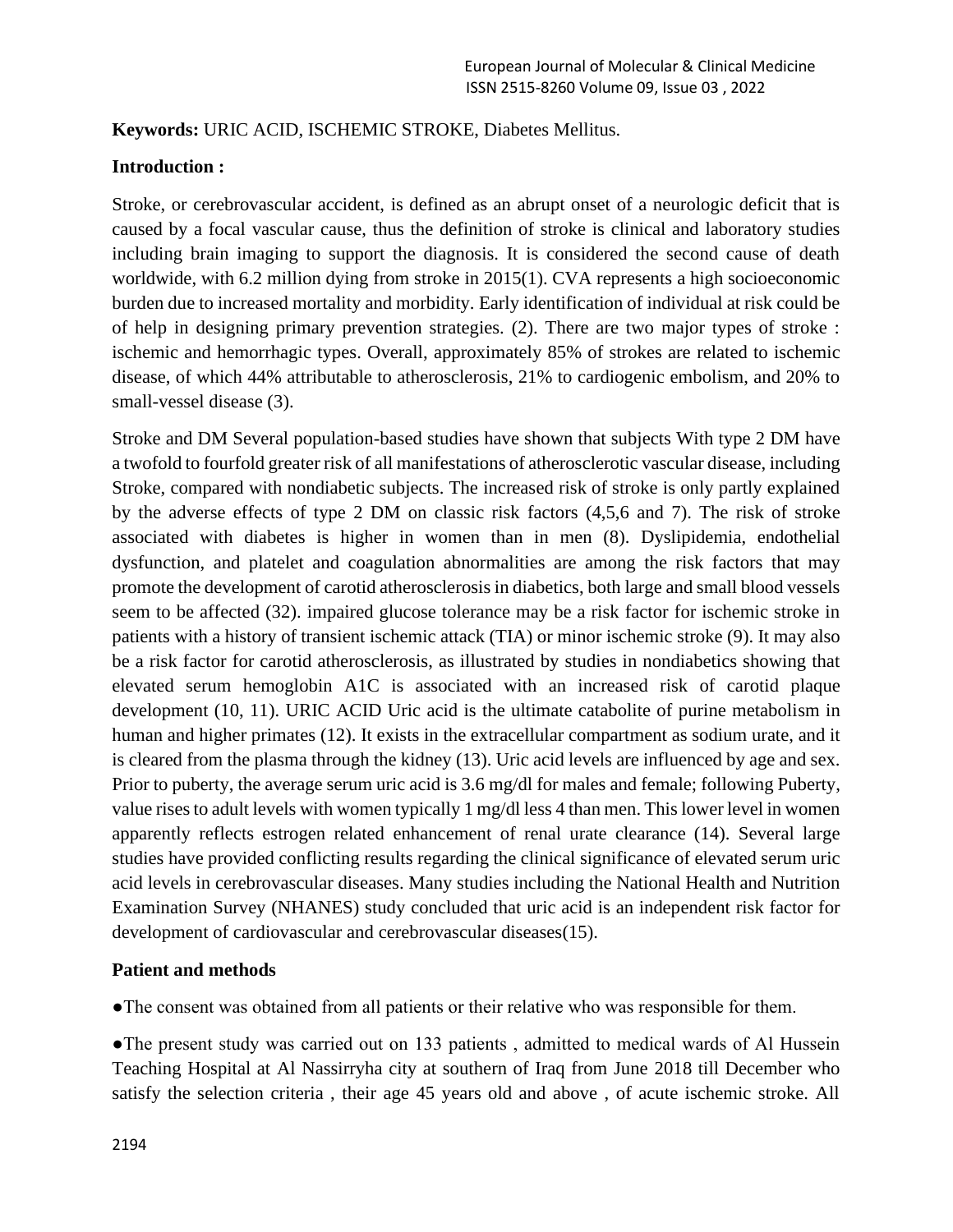patients were diagnosed with acute stroke according to American Heart Association/American Stroke Association Guideline definition of stroke which defined as "An episode of acute neurological dysfunction presumed to be caused by ischemia or hemorrhage, persisting ≥24 hours or until death, based on neuropathological, neuroimaging, and/or clinical evidence of permanent injury" (3). All stroke patients should have brain imaging with computed tomography or magnetic resonance imaging (MRI) to distinguish between ischemic and hemorrhagic events. We excluded 14 patients due to missing data on serum UA levels. So the final number of the patients was 119. Participants: Acute stroke patients were classified into two groups: diabetics and non diabetics. Diabetics were involving those with the following criteria: a self-reported physician diagnosis, use of hypoglycemic medications (for example, insulin or sulfonylurea), or having American Diabetic Association laboratory reading criteria of DM (16). Non diabetics were those who did not meet the above criteria.

On admission to the hospital detailed history was taken on medical records of the patient or their next of kin. Demographic data, including age, gender, residence, occupation and level of education. Relevant medical history such as hypertension (HTN), history of diseases like chronic kidney disease (CKD), gout and others. Cardiovascular events such as atrial fibrillation, congestive Heart failure (CHF), coronary artery disease (CAD), and Ischemic heart disease (IHD) was recorded. Detailed drug history like use of diuretics , history of contraceptive pills use for women. Smoking history ; Smoking defined as respondents who had smoked  $\geq 100$ cigarettes during their lifetime and responded "every day" or "some days" to the question, "Do you now smoke cigarettes every day, some days, or not at all?")(17). Thorough possible physical examination was done also(18). 8 **Biochemical measurements** Within 24 hours of admission to the ward, all the patients were subjected to hematological tests after an 8-12 h overnight fasting, venous blood samples were obtained for measuring SUA, serum triglyceride (TG), low-density lipoprotein cholesterol (LDLC), High-density lipoprotein cholesterol (HDL-C) and HbA1c levels. SUA levels were measured by enzymatic methods (Abbott Diagnostic C400). The participants were divided into quintiles of the SUA levels with cut off values for two age groups ; Normal SUA if the level is equal or less than 7.2 mg ldl , High SUA level if more than 7.2 mg ldl. Blood sugar, urea, serum creatinine, serum electrolytes and ECG was done in every case to detect atrial fibrillation, IHD and left ventricular hypertrophy. Complete blood count and brain imaging study in form of computed tomography and /or magnetic resonance imaging (MRI) An abnormal lipid profile was considered when LDL-C  $> 100 \text{ mg/dl}$  and HDL-C  $< 40 \text{ mg/dl}$  (19). According to American Diabetes Association, fasting plasma glucose (FPG)  $\geq$  126 mg/dl was considered abnormal. Glycated hemoglobin (Hb-A1c) was done for diabetic patients and those non diabetics who have abnormal fasting plasma glucose. Assuming Hb-A1c  $\geq$  6.5% diagnosed diabetes mellitus in non diabetics and considered as uncontrolled diabetes mellitus for acute stroke patients.

#### **Results**

Total number of the controls accounted for (63) while total number of the cases accounted for (56). Normal SUA accounted for (58) and (42) patients within the controls and the cases respectively;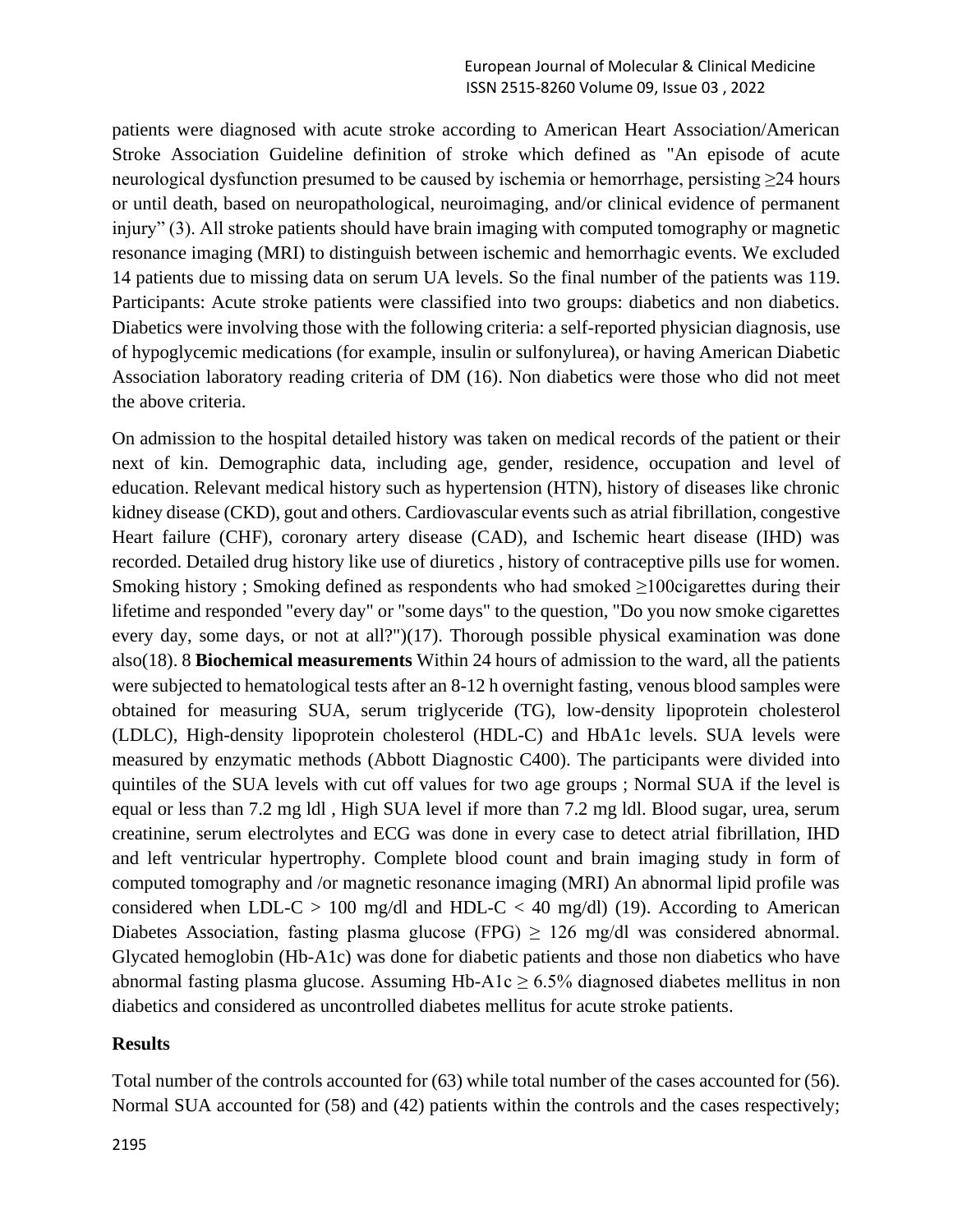while High SUA accounted for (5) and (14) patients within the controls and the case respectively in total sampled population. as shown in Figure 1.



**TABLE 1 A:** Socio-demographic features of the studied population according to gender.

| Socio-demography |                  |                             | Gender   |          |           |
|------------------|------------------|-----------------------------|----------|----------|-----------|
|                  |                  |                             | Male     | Female   | Total     |
| Age              | $45-$            | No.                         | 37       | 34       | 71        |
|                  |                  | $\cdot$                     | 52.1%    | 47.9%    | 59.6%     |
|                  | $\geq 65$        | No.                         | 19       | 29       | 48        |
|                  |                  | $\frac{1}{2}$               | 39.6%    | 40.4%    | 40.4%     |
| Occupation       | <b>Employed</b>  | No.                         | 3        | $\Omega$ | 3         |
|                  |                  | $\frac{1}{2}$               | 100%     | $0.0\%$  | 2.5%      |
|                  | Self<br>Employed | No.                         | 42       |          | 43        |
|                  |                  | $\mathcal{O}_{\mathcal{O}}$ | 97.7%    | 2.3%     | 36.1%     |
|                  | <b>Others</b>    | No.                         | 11       | 62       | 73        |
|                  |                  | $\mathbf{O}_\mathbf{O}$     | $15.1\%$ | 84.9%    | 61.4%     |
|                  | <b>Rural</b>     | No.                         | 12       | 22       | 34        |
|                  |                  | $\mathcal{O}_{\mathcal{O}}$ | $35.3\%$ | 64.7%    | 28.5%     |
| Address          |                  | No.                         | 44       | 41       | 85        |
|                  | Urban            | $\mathcal{O}_{\mathbf{O}}$  | 51.8%    | $48.2\%$ | 71.5%     |
|                  |                  |                             |          |          |           |
| Total            |                  | No.                         | 56       | 63       | 119       |
|                  |                  | $\mathcal{O}_{\mathbf{O}}$  | 47.1%    | 52.9%    | $100.0\%$ |

**TABLE 1 B:** There was no significant statistical association between type of the studied population, (whether cases or control) and age, gender, occupation, residence, where the P value was higher than 0.05 .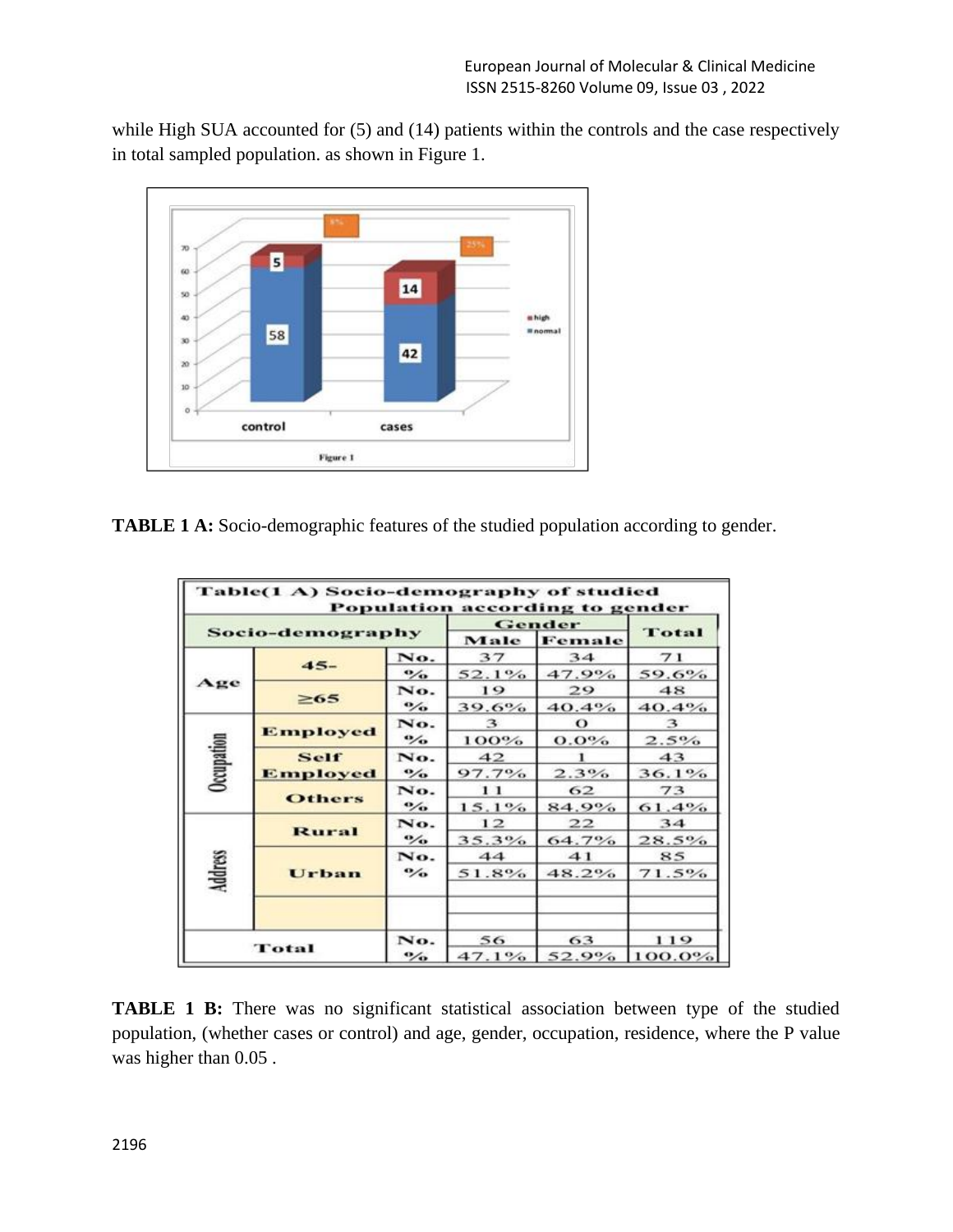|                                      |                      | <b>Sample</b> |                      |       | $X^2, P$     |           |  |  |
|--------------------------------------|----------------------|---------------|----------------------|-------|--------------|-----------|--|--|
| Socio-demography                     |                      |               | <b>Control</b> Cases |       | <b>Total</b> | value     |  |  |
| Age                                  | $45 -$               | No.           | 35                   | 36    | 30           |           |  |  |
|                                      |                      | $\frac{0}{2}$ | 49.3%                | 50.7% | 100%         | 0.939,0.2 |  |  |
|                                      |                      | No.           | 28                   | 20    | 48           |           |  |  |
|                                      | $\geq 65$            | $\frac{0}{0}$ | 58.3%                | 41.7% | 100 %        |           |  |  |
|                                      | M                    | No.           | 30                   | 26    | 56           |           |  |  |
|                                      |                      | $\frac{0}{0}$ | 53.6%                | 46.4% | 100%         | 0.123,09  |  |  |
| <b>Sex</b>                           |                      | No.           | 33                   | 30    | 63           | 56        |  |  |
|                                      | F                    | $\%$          | 52.4%                | 47.6% | 100%         |           |  |  |
|                                      | <b>Employed</b>      | No.           | 2                    |       | 3            |           |  |  |
|                                      |                      | $\frac{9}{6}$ | 66.7%                | 33.3% | 100%         |           |  |  |
| Occupation                           | <b>Self Employed</b> | No.           | 22                   | 21    | 43           |           |  |  |
|                                      |                      | $\frac{0}{0}$ | 51.2%                | 48.8% | 100%         | 0.288,    |  |  |
|                                      | <b>Others</b>        | No.           | 39                   | 34    | 73           | 0.565     |  |  |
|                                      |                      | $\frac{0}{0}$ | 53.4%                | 46.6% | 100%         |           |  |  |
|                                      |                      |               | 51.8%                | 48.2% | 100%         |           |  |  |
|                                      | <b>Rural</b>         | No.           | 24                   | 10    | 34           |           |  |  |
|                                      |                      | $\%$          | 70.6%                | 29.4% | 100%         | 5.958     |  |  |
| Address                              |                      | No.           | 39                   | 46    | 85           | ,0.08     |  |  |
|                                      | Urban                | $\frac{0}{0}$ | 45.9%                | 54.1% | 100%         |           |  |  |
| No.<br><b>Total</b><br>$\frac{0}{0}$ |                      | 63            | 56                   | 119   |              |           |  |  |
|                                      |                      |               | 52.9%                | 47.1% | 100%         |           |  |  |

**TABLE 2:** Shows means of parameters that studied for cases and controls.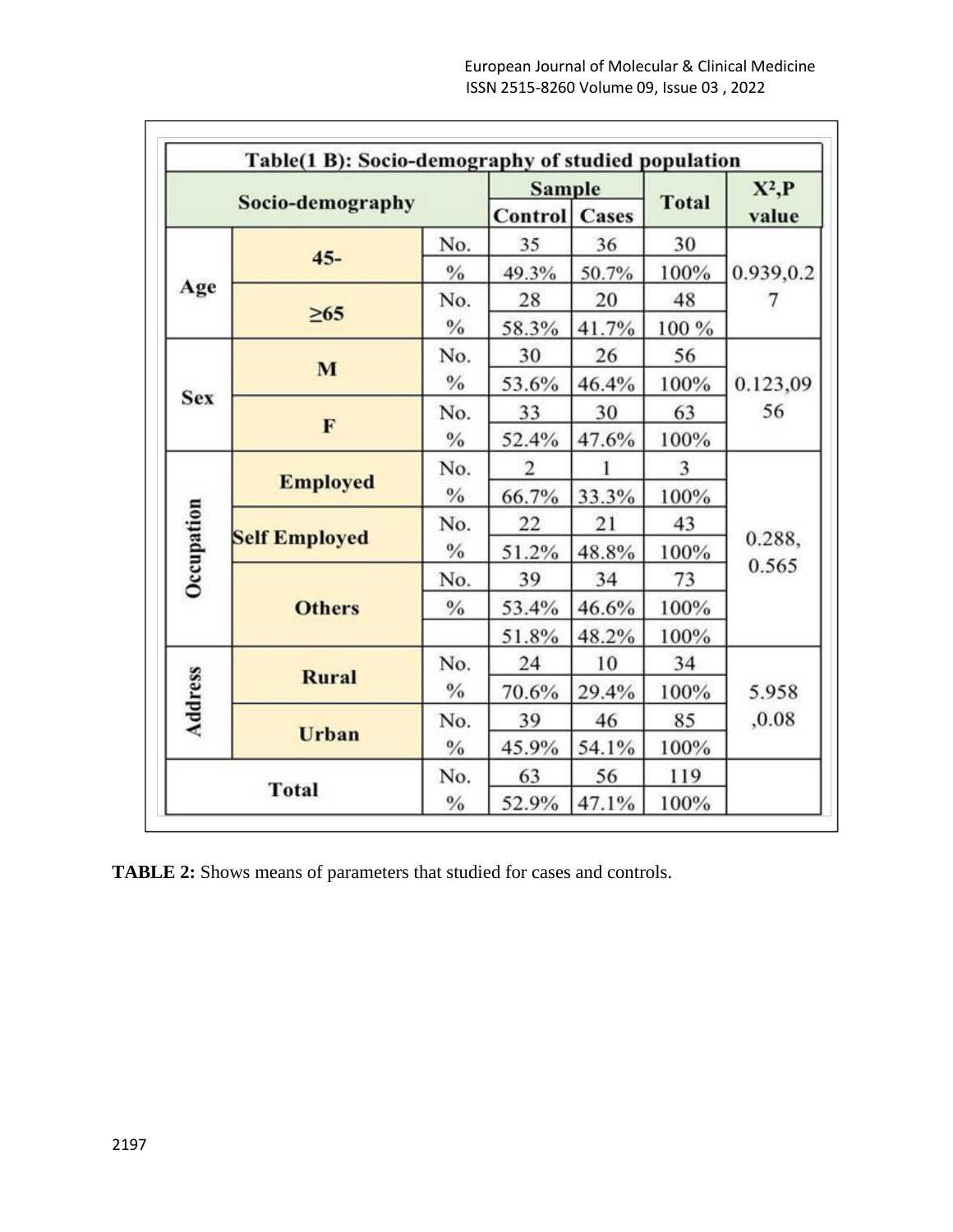| <b>Variables</b>    | <b>Sample</b><br>type | Mean   | Std.<br><b>Deviation</b> |  |
|---------------------|-----------------------|--------|--------------------------|--|
| Age                 | Control               | 62.39  | 11.841                   |  |
|                     | Cases                 | 61.39  | 8.976                    |  |
| <b>FBS</b>          | Control               | 104.01 | 19.624                   |  |
|                     | Cases                 | 159.07 | 81.793                   |  |
| <b>B</b> Urea       | Control               | 33.47  | 12.036                   |  |
|                     | Cases                 | 33.39  | 10.627                   |  |
| <b>S</b> Creatinine | Control               | 0.77   | 0.1720                   |  |
|                     | Cases                 | 0.726  | 0.1290                   |  |
| eGFR                | Control               | 90     | 17.333                   |  |
|                     | Cases                 | 94.35  | 13.221                   |  |
| <b>SUA</b>          | Control               | 5.34   | 1.366                    |  |
|                     | Cases                 | 6.02   | 2.687                    |  |
| TG                  | Control               | 126.76 | 45.795                   |  |
|                     | Cases                 | 159.75 | 97.311                   |  |
| Cholesterol.        | Control               | 172.52 | 49.648                   |  |
|                     | Cases                 | 174.48 | 41.520                   |  |
| <b>HDL</b>          | Control               | 43.04  | 9.777                    |  |
|                     | Cases                 | 39.03  | 9.004                    |  |
| <b>HbAlc</b>        | Cases                 | 8.3214 | .81796                   |  |

**TABLE 3:** There was no significant statistical difference in the distribution of the cases and control according to the smoking status.

|                  |     |                      | Table(3)Behavioral characters of studied population |       |       |                        |
|------------------|-----|----------------------|-----------------------------------------------------|-------|-------|------------------------|
| Socio-demography |     |                      | <b>Sample</b>                                       |       |       | Total $X^2$ , P value, |
|                  |     |                      | Control                                             | Cases |       | <b>O.R.</b>            |
| Smoking          | Yes | No.                  | 22                                                  | 20    | 42    | 0.008a.                |
|                  |     | $\frac{0}{\alpha}$   | 52.4%                                               | 47.6% |       | 35.2% 0.152, .966      |
|                  |     |                      | 41                                                  | 36    | 77    |                        |
|                  | No  | No.                  | 53.2%                                               | 46.8% | 64.8% |                        |
|                  |     | $\frac{0}{\sqrt{6}}$ | 53.4%                                               | 46.6% | 97.5% |                        |

Smokers accounted for 35.2% of the sampled population.

Controls and cases had the higher extents within the (Non- Smokers) (53.2%) and (Smokers) (47.6%) respectively.

**TABLE 4 (A):** There was no significant statistical difference in the distribution of the cases and control according to their age in comparison of their SUA, where P value was  $> 0.05$ .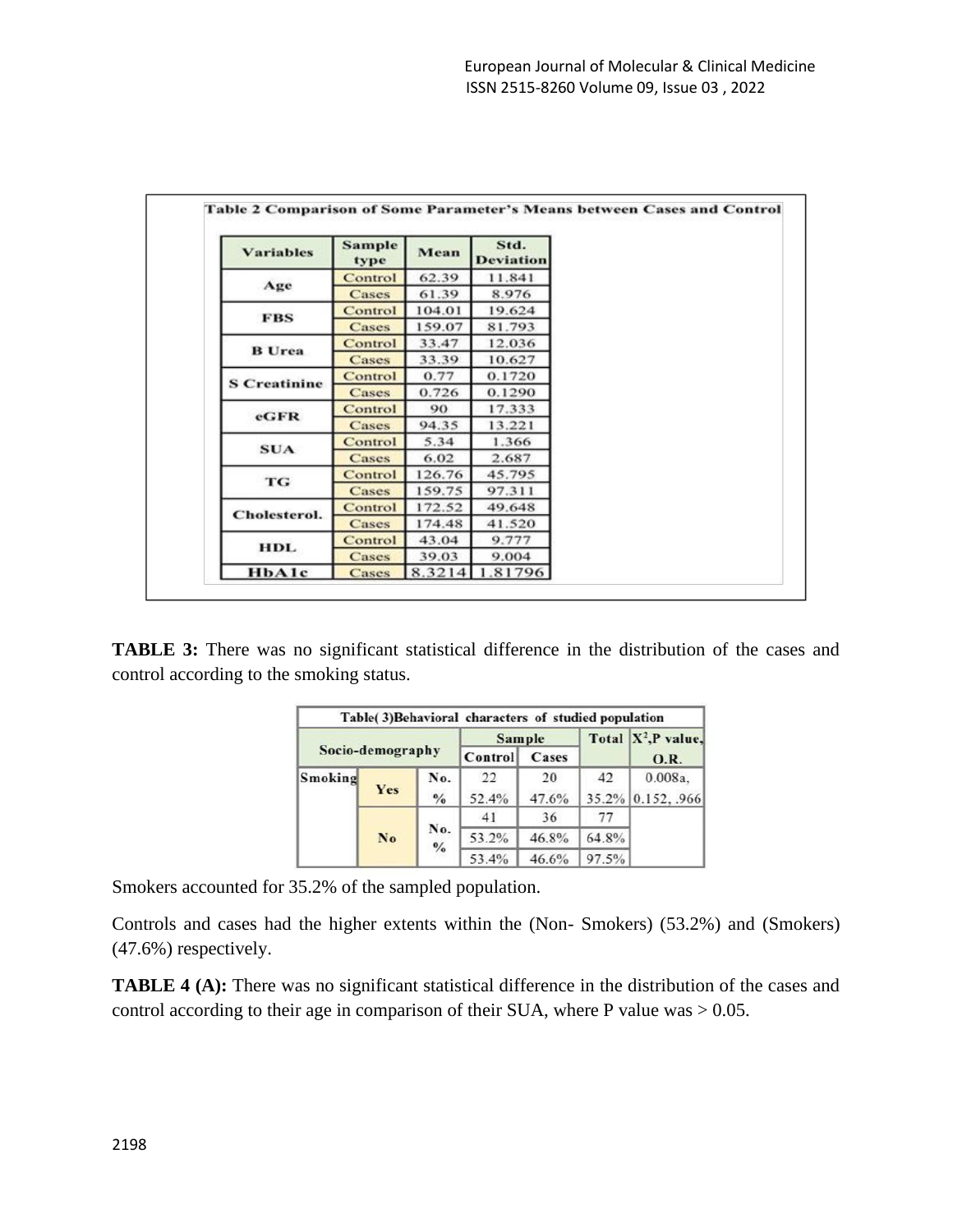|         |                               |       |               |               |                    |         | Table 4 Distribution of the serum uric acid values according to the Age groups |
|---------|-------------------------------|-------|---------------|---------------|--------------------|---------|--------------------------------------------------------------------------------|
| Sample  |                               |       |               | <b>SUA</b>    |                    | Total   | $X^2$                                                                          |
|         |                               |       |               | Normal        | High               |         | P value                                                                        |
| Control | Age                           | <65   | No.           | 32            | 3                  | 35      |                                                                                |
|         |                               |       | %             | 91.4%         | 8.6%               | 100.0%  |                                                                                |
|         |                               | >65   | No.           | 26            | $\overline{2}$     | 28      | $.043^{\circ}$ , 607                                                           |
|         |                               |       | $\frac{0}{6}$ | 92.9%         | 7.1%               | 100.0%  |                                                                                |
|         | Total<br>No.<br>$\frac{6}{6}$ |       | No.           | 5             | 63                 |         |                                                                                |
|         |                               |       |               | $\%$          | 7.9%               | 100.0%  |                                                                                |
| Cases   | ag<br>$\mathbf{c}$            | < 65  | No.           | 29            | $\overline{7}$     | 36      |                                                                                |
|         |                               |       | $\frac{0}{6}$ | 80.6%         | 19.4%              | 100.0%  |                                                                                |
|         |                               | >65   | No.           | 13            | $\overline{7}$     | 20      | $1.659d$ , .167                                                                |
|         |                               |       | $\frac{0}{6}$ | 65.0%         | 35.0%              | 100.0%  |                                                                                |
|         | Total                         |       | No.           | No.           | 14                 | 56      |                                                                                |
|         |                               |       | $\frac{6}{6}$ | $\frac{6}{6}$ | 25.0%              | 100.0%  |                                                                                |
| Total   | ag                            | <65   | No.           | 61            | 10                 | 71      |                                                                                |
|         | e                             |       | $\frac{0}{6}$ | 85.9%         | 14.1%              | 100.0%  |                                                                                |
|         |                               | $>65$ | No.           | 39            | 9                  | 48      | 0.465.332                                                                      |
|         |                               |       | $\frac{9}{6}$ | 81.3%         | 18.8%              | 100.0%  |                                                                                |
|         | Total                         |       | No.           | No.           | 19                 | 119     |                                                                                |
|         |                               |       | 0/            | 0/2           | 16.09 <sub>4</sub> | 100.094 |                                                                                |

#### **Discussion:**

The total number of the patients was 119 patients included in a case control study , 56 of them were men and 63 of them were women . Both groups (cases and controls) were comparable for baseline characteristics representing the mean age, sex distribution, kidney function parameters . The mean age of cases (61.39 $\pm$ 8.976) was comparable to controls (62.39 $\pm$ 11.841). This means of age group as matched to many studies (20,21). In this study; 59.6 % of the patients was middle age group (45- 65) years old, while 40.4 % of them was old age (65 years or older) (22). Most of the old age patients with stroke was female; about 60.4 %.this can be explained by a fact that women live longer than men (35 - 38). Of the total studied patients; 53% of them was female while 47 % was male also comparable parameter. Both groups were comparable for the kidney function the cases i.e. blood urea( $33.39 \pm 10.627$ mg/dl) and serum creatinine (0.726 $\pm$ 0.129mg/dl) was also found to be comparable to controls, 33.47 ±12.036mg/dl and 0.77±0.172mg/dl, respectively. eGFR was also comparable i.e. for cases was  $94.35 \pm 13.221$ , for control was  $90 \pm 17.333$ . Regarding other demographic parameters like (residence and occupations), there was no significant differences between diabetic and non diabetic patients. In present study, old age diabetic appears to be at risk for hyperuricemia ; Out of 20, old age (65 years or older ) diabetic patient 7 of them appear to be hyperuricemic (35%) , compared to only (7.1%) in control group of the same age. The difference was found to be statistically significant (p 0.05 as shown in table 4 (A).

#### **Conclusion**

The prevalence of hyperuricemia is quite high ; as about 1 in 4 diabetic Patients (25%) with ischemic stroke had hyperuricemia on admission ,and its accompanying increase in TG cholesterol levels can be considered it as a risk factor for acute ischemic stroke in type 2 DM especially in old age diabetics.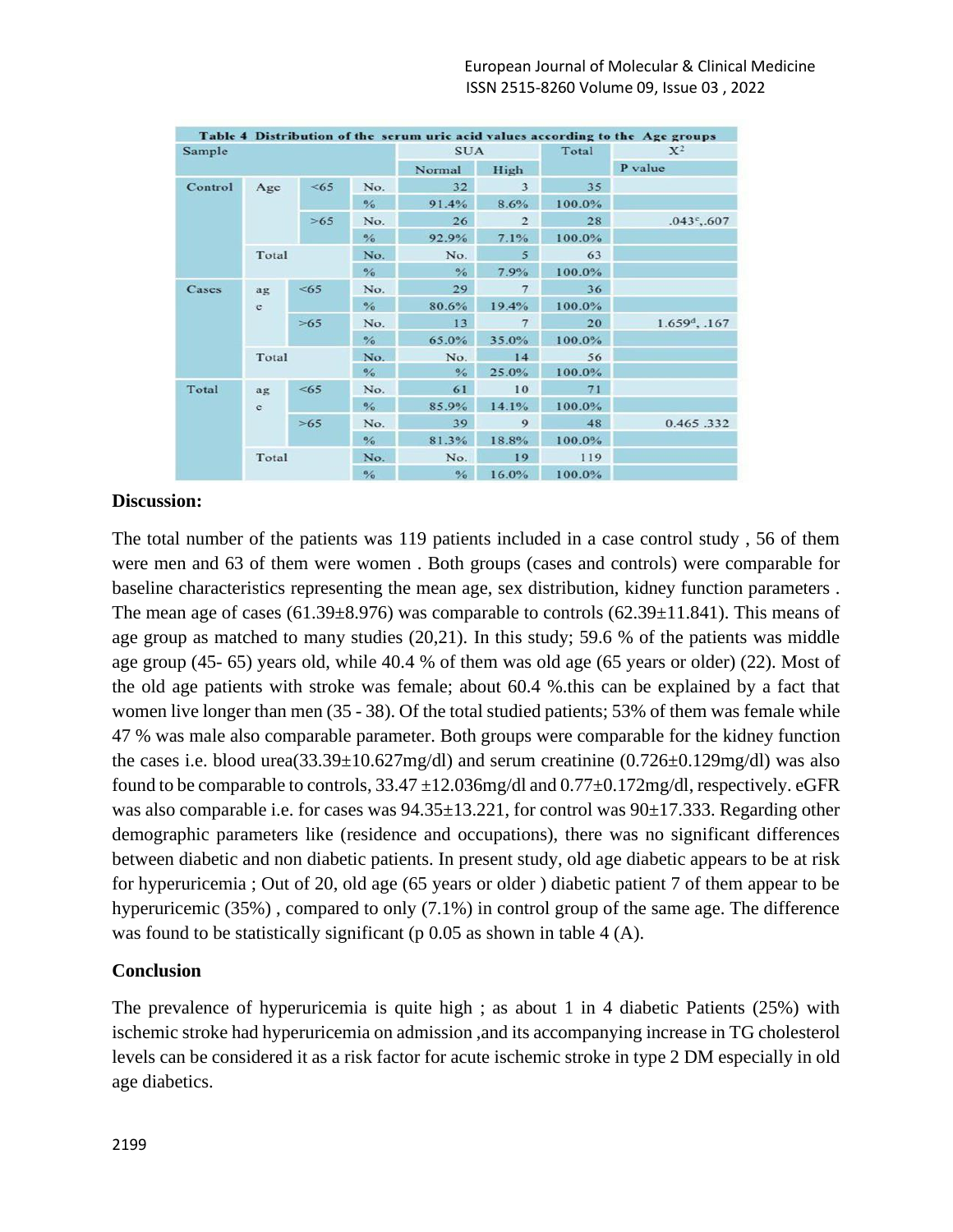# **Reference**

1. Singer M, Baer H. Critical medical anthropology. Routledge; 2018 Oct 26. 2.Buckley BM. Healthy ageing: ageing safely. European Heart Journal Supplements.

2001 Nov 1;3(suppl\_N):N6-10.

- 3. Sacco RL, Kasner SE, Broderick JP, Caplan LR, Connors JJ, Culebras A, Elkind MS, George MG, Hamdan AD, Higashida RT, Hoh BL. An updated definition of stroke for the 21st century: a statement for healthcare professionals from the American Heart Association/ American Stroke Association. Stroke. 2013 Jul; 44(7): 2064-89.
- 4. Harmsen P, Lappas G, Rosengren A, Wilhelmsen L. Long-term risk factors for stroke: twenty-eight years of follow-up of 7457 middle-aged men in Goteborg, Sweden. Stroke. 2006 Jul 1;37(7):1663-7.
- 5. Hankey GJ. Potential new risk factors for ischemic stroke: what is their potential?. Stroke. 2006 Aug 1;37(8):2181-8.
- 6. Grysiewicz RA, Thomas K, Pandey DK. Epidemiology of ischemic and hemorrhagic stroke: incidence, prevalence, mortality, and risk factors. Neurologic clinics. 2008 Nov 1;26(4):871-95.
- 7. O'Donnell MJ, Chin SL, Rangarajan S, Xavier D, Liu L, Zhang H, Rao-Melacini P,Zhang X, Pais P, Agapay S, Lopez-Jaramillo P. Global and regional effects of potentially modifiable risk factors associated with acute stroke in 32 countries (INTERSTROKE): a case-control study. The Lancet. 2016 Aug 20;388(10046):761-75.
- 8. Jerrard-Dunne P, Cloud G, Hassan A, Markus HS. Evaluating the genetic component of ischemic stroke subtypes: a family history study. Stroke. 2003 Jun 1;34(6):1364-9.
- 9. Jood K, Ladenvall C, Rosengren A, Blomstrand C, Jern C. Family history in ischemic stroke before 70 years of age: the Sahlgrenska Academy Study on Ischemic Stroke. Stroke. 2005 Jul 1;36(7):1383-7.
- 10. Meschia JF, Worrall BB, Rich SS. Genetic susceptibility to ischemic stroke. Nature Reviews Neurology. 2011 Jul;7(7):369.
- 11. Howard VJ. Reasons underlying racial differences in stroke incidence

2200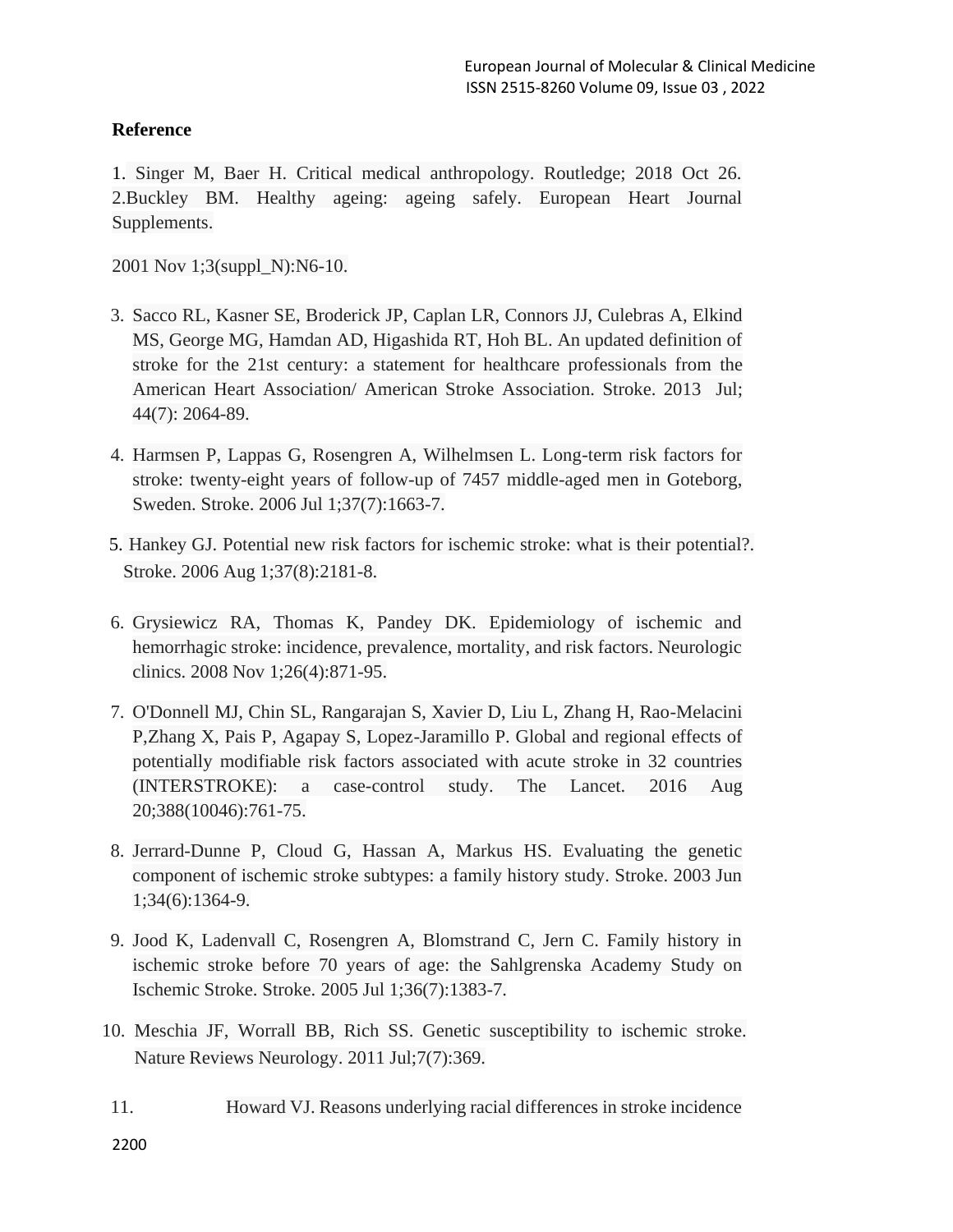and mortality. Stroke. 2013 Jun;44(6\_suppl\_1):S126-8.

- 12. Pyörälä K, Laakso M, Uusitupa M. Diabetes and atherosclerosis: an epidemiologic view. Diabetes/metabolism reviews. 1987 Apr;3(2):463-524.
- 13. Barrett-Connor E, Khaw KT. Diabetes mellitus: an independent risk factor for

stroke?. American journal of epidemiology. 1988 Jul 1;128(1):116-23.

14. Wolf PA, D'Agostino RB, Belanger AJ, Kannel WB. Probability of stroke: a risk

profile from the Framingham Study. Stroke. 1991 Mar;22(3):312-8.

15. Bierman EL. George Lyman Duff Memorial Lecture. Atherogenesis in diabetes.

Arteriosclerosis and thrombosis: a journal of vascular biology. 1992Jun;12(6):647-

56. 16. Peters SA, Huxley RR, Woodward M. Diabetes as a risk factor for stroke in

women compared with men: a systematic review and meta-analysis of 64 cohorts, including 775 385 individuals and 12 539 strokes. The Lancet. 2014 Jun

7;383(9933):1973-80. 17. Vermeer SE, Sandee W, Algra A, Koudstaal PJ, Kappelle LJ, Dippel DW.

Impaired glucose tolerance increases stroke risk in nondiabetic patients with transient ischemic attack or minor ischemic stroke. Stroke. 2006 Jun 1;37(6):1413- 7.

18. Vitelli, L.L., Shahar, E., Heiss, G., McGovern, P.G., Brancati, F.L., Eckfeldt, J.H.,

Folsom, A.R. and Atherosclerosis Risk in Communities (ARIC) Study Investigators, 1997. Glycosylated hemoglobin level and carotid intimal-medial thickening in nondiabetic individuals: the Atherosclerosis Risk in Communities Study. Diabetes

Care, 20(9), pp.1454-1458. 19. Jørgensen L, Jenssen T, Joakimsen O, Heuch I, Ingebretsen OC, Jacobsen BK.

Glycated hemoglobin level is strongly related to the prevalence of carotid artery plaques with high echogenicity in nondiabetic individuals: the Tromsø study. Circulation. 2004 Jul 27;110(4):466-70.

20. Busher JT, Walker HK, Hall WD, Hurst JW. Clinical methods: the history,